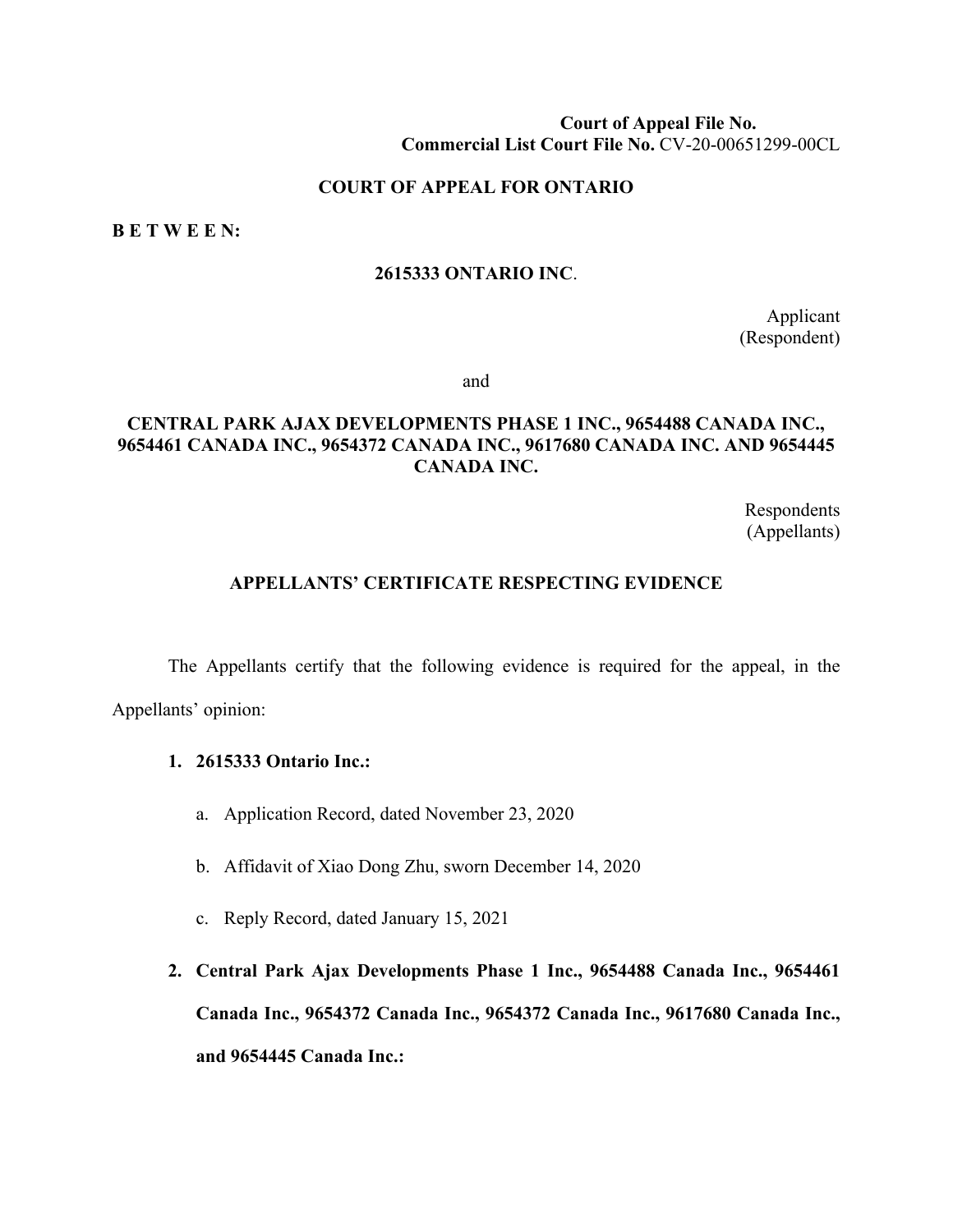a. Responding Affidavit of Tong (Thomas) Liu, sworn January 5, 2021, with Exhibits A to V

b. Supplementary Responding Affidavit of Tong (Thomas) Liu, sworn January 27, 2021, with Exhibit A

# **3. The Corporation of the Town of Ajax:**

a. Application Record of the Responding Party, the Corporation of the Town of Ajax, dated January 15, 2021

# **4. Investecs Development Inc.:**

a. Affidavit of David Chau, sworn January 15, 2021

# **5. Ajax Master Holding Inc.:**

- a. Affidavit of Baozhong Zheng, sworn January 15, 2021
- b. Affidavit of Fang Sheng, sworn January 15, 2021

# **DATE:** April 26, 2021 **BLANEY MCMURTRY LLP**

Lawyers 2 Queen Street East, Suite 1500 Toronto ON M5C 3G5

## **David T. Ullmann (LSO #42357I)**

Tel: (416) 596-4289 Email: [dullmann@blaney.com](mailto:dullmann@blaney.com)

# **Mervyn D. Abramowitz (LSO #28325R)**

Tel: (416) 597-4887 Email: [mabramowitz@blaney.com](mailto:mabramowitz@blaney.com)

*Lawyers for the Appellants in the Appeal*

**TO: GARFINKLE BIDERMAN LLP** Barristers & Solicitors 1 Adelaide Street East Suite 801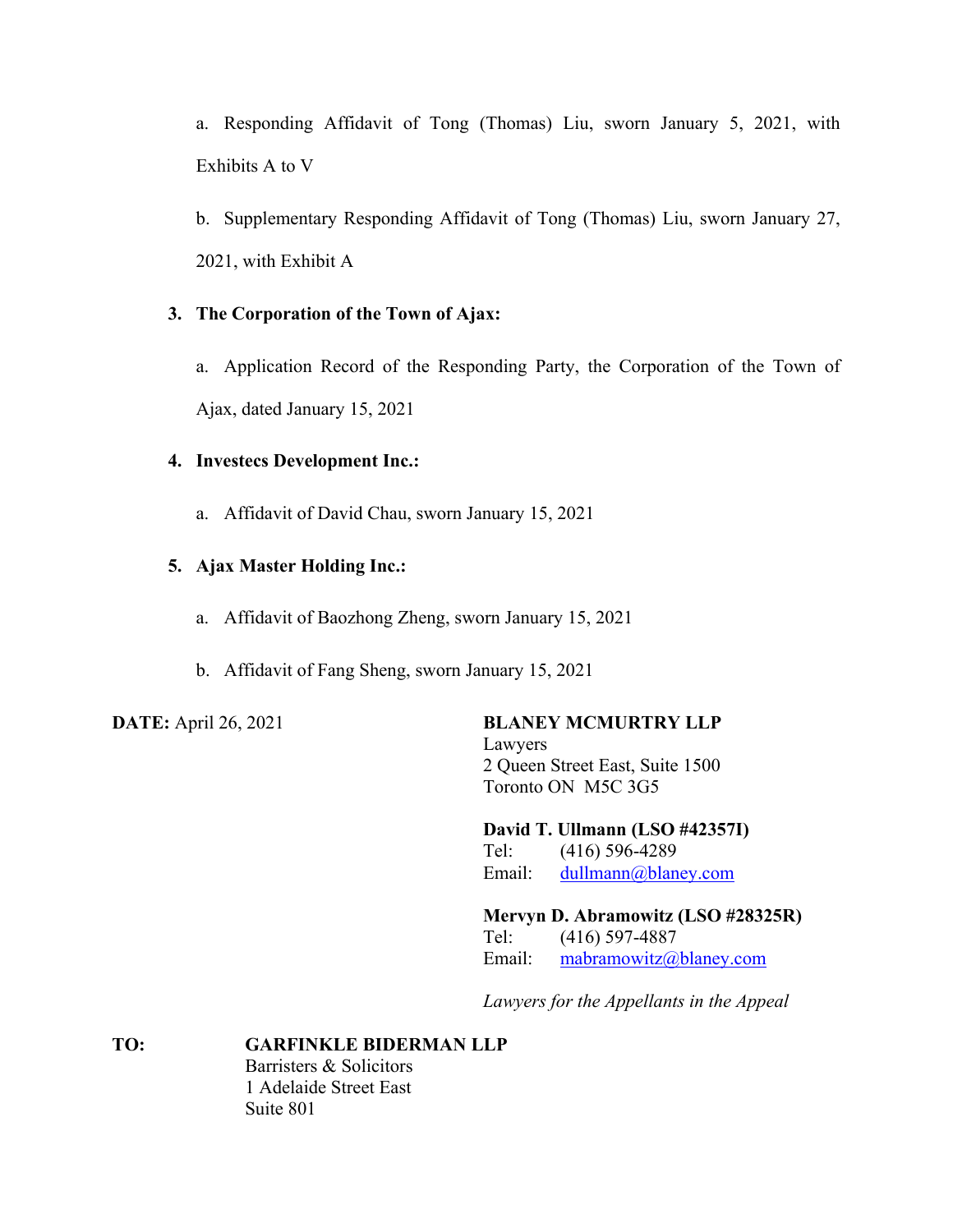Toronto, ON, M5C 2V9

**Wendy Greenspoon Soer (LSO # 34698L)** Tel: (416) 869-1234 Email: [wgreenspoon@garfinkle.com](mailto:wgreenspoon@garfinkle.com)

*Counsel for the Respondent in the Appeal, 2615333 Ontario Inc.*

## **AND TO: THE CORPORATION OF THE TOWN OF AJAX**

c/o RITCHIE KETCHESON HART & BIGGART LLP Barristers & Solicitors 1 Eva Road, Suite 206 Toronto, Ontario, M9C 4Z5

John R. Hart (LSO#21689T) Tel: (416) 622-6601 Fax: (416) 622-4713 Email: [jhart@ritchieketcheson.com](mailto:jhart@ritchieketcheson.com)

#### **Lawyers for The Town of Ajax**

#### **AND TO: PHOENIX LAW LLP**

903-4789 Yonge St. Toronto, Ontario, Canada M2N 0G3

Aziza Hirsi Tel: 416-512-9888 Fax: 416-225-3888 Email: [aziza.hirsi@phoenixlawllp.com](mailto:aziza.hirsi@phoenixlawllp.com)

#### **Lawyers for Investecs Development Inc**.

# **AND TO**: **VICE & HUNTER**

85 Plymouth Street, Suite 101 Ottawa, Ontario, K1S 3E2

Patrick R. Simon Tel: 613-232-5773 Fax: 613-232-3509 Email: [prsimon@viceandhunter.ca](mailto:prsimon@viceandhunter.ca)

#### **Lawyers for REMISZ CONSULTING ENGINEERS LTD.**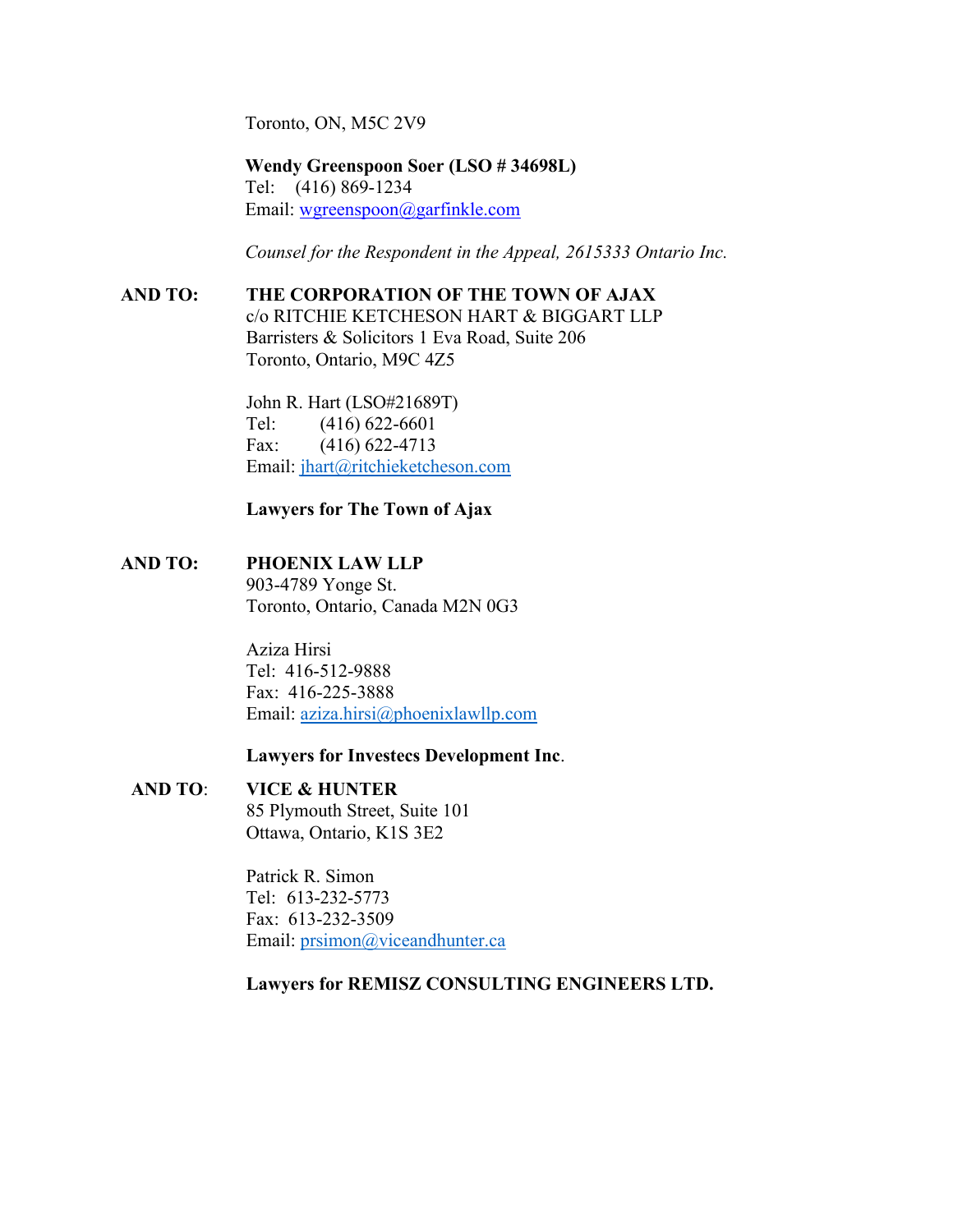#### **AND TO**: **ADAIR GOLDBLATT BIEBER LLP**

95 Wellington Street West, Suite 1830 Toronto, Ontario, M5J 2N7

Nathaniel Read-Ellis Tel: (416) 351-2789 Fax: (41647-689-2059 Email: [nreadellis@agbllp.com](mailto:nreadellis@agbllp.com)

## **Lawyers for 2449880 Ontario Inc**.

# **AND TO**: **PALIARE ROLAND ROSENBERG ROTHSTEIN LLP** 155 Wellington Street West, 35th Floor

Toronto, Ontario, M5V 3H1

Jeffrey Larry Tel: (416) 646-4330 Fax: (416) 646-4301 Email: [Jeff.larry@paliareroland.com](mailto:Jeff.larry@paliareroland.com)

## **Lawyers for 2518358 Ontario Inc**.

## **AND TO**: **DEPARTMENT OF JUSTICE**

The Exchange Tower 130 King Street W., #3400 Toronto, Ontario, M5X 1K6

Diane Winters Tel: (416) 973-3172 Fax: (416) 973-0810 Email: [diane.winters@justice.gc.ca](mailto:diane.winters@justice.gc.ca)

# **AND TO: MINISTRY OF FINANCE**

Legal Services Branch 33 King Street West, 6th Floor Oshawa, Ontario, L1H 8E9

Kevin J. O'Hara Tel: (905) 433-6934 Fax: (905) 436-4510 Email: [kevin.ohara@fin.gov.on.ca](mailto:kevin.ohara@fin.gov.on.ca)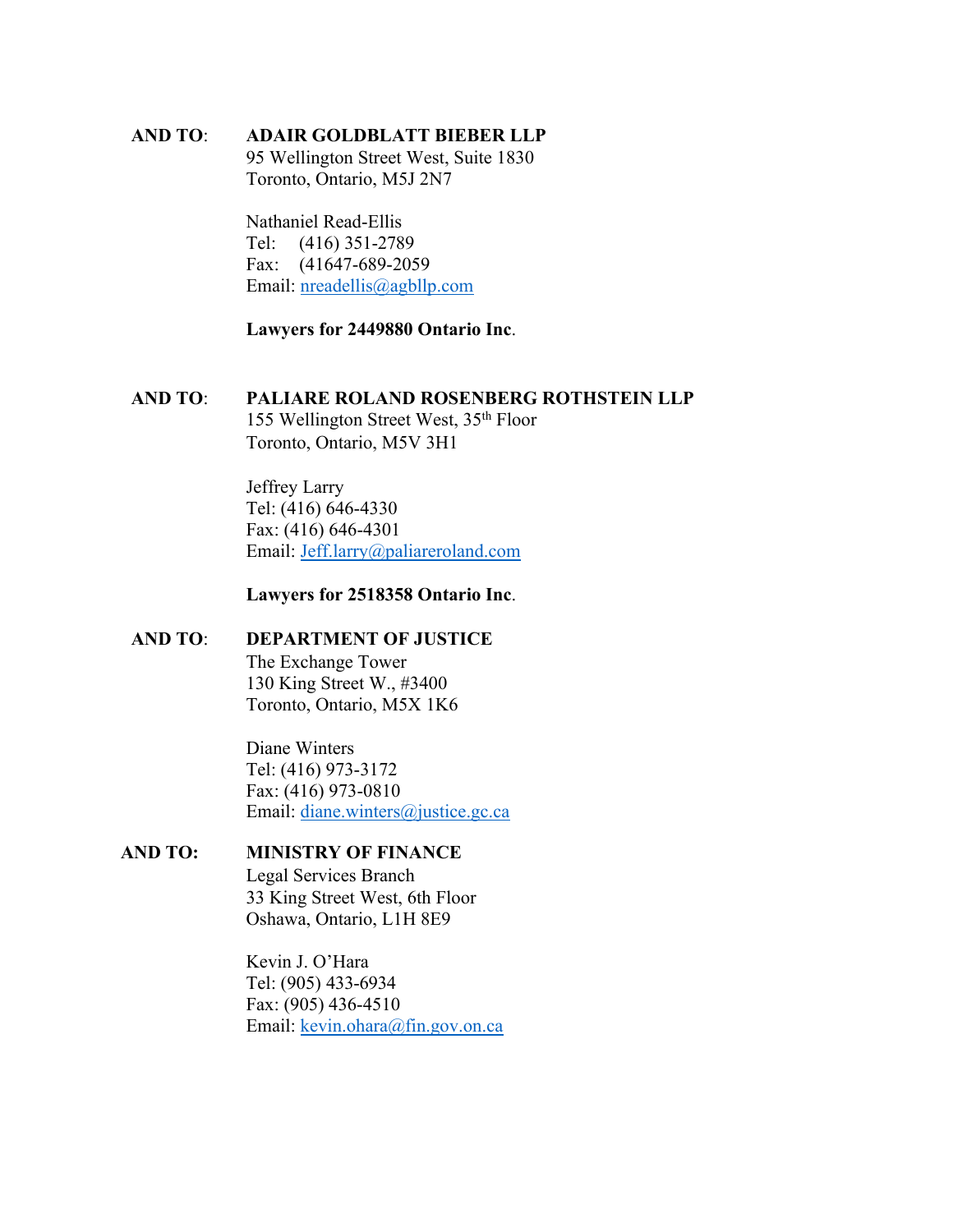### **AND TO: RSM CANADA LIMITED**

11 King St. W., Suite 700, Box 27 Toronto, Ontario, M5H 4C7

Bryan A. Tannenbaum Tel: 416-238-5055 Fax: 416-480-2646 Email: [bryan.tannenbaum@rsmcanada.com](mailto:bryan.tannenbaum@rsmcanada.com)

#### **Proposed Receiver**

## **AND TO: WINDCORP GRAND HARWOOD PLACE LTD.** 634515 Road 63 Singhampton, Ontario N0C 1M0

Laura Starr Tel: 416-302-9060 Email: [Laurafstarr@aol.com](mailto:Laurafstarr@aol.com)

# **AND TO: DLA PIPER (CANADA) LLP**

1 First Canadian Place 100 King Street West Suite 6000 Toronto, ON M5X 1E2

Edmond Lamek (LSO No. 33338U) Tel: ( 416) 365-3444 Email: [edmond.lamek@dlapiper.com](mailto:edmond.lamek@dlapiper.com)

Danny Nunes (LSO No. 53802D) Tel: (416) 365-3421 Email: [danny.nunes@dlapiper.com](mailto:danny.nunes@dlapiper.com)

# **Lawyers for Ajax Master Holding Inc**